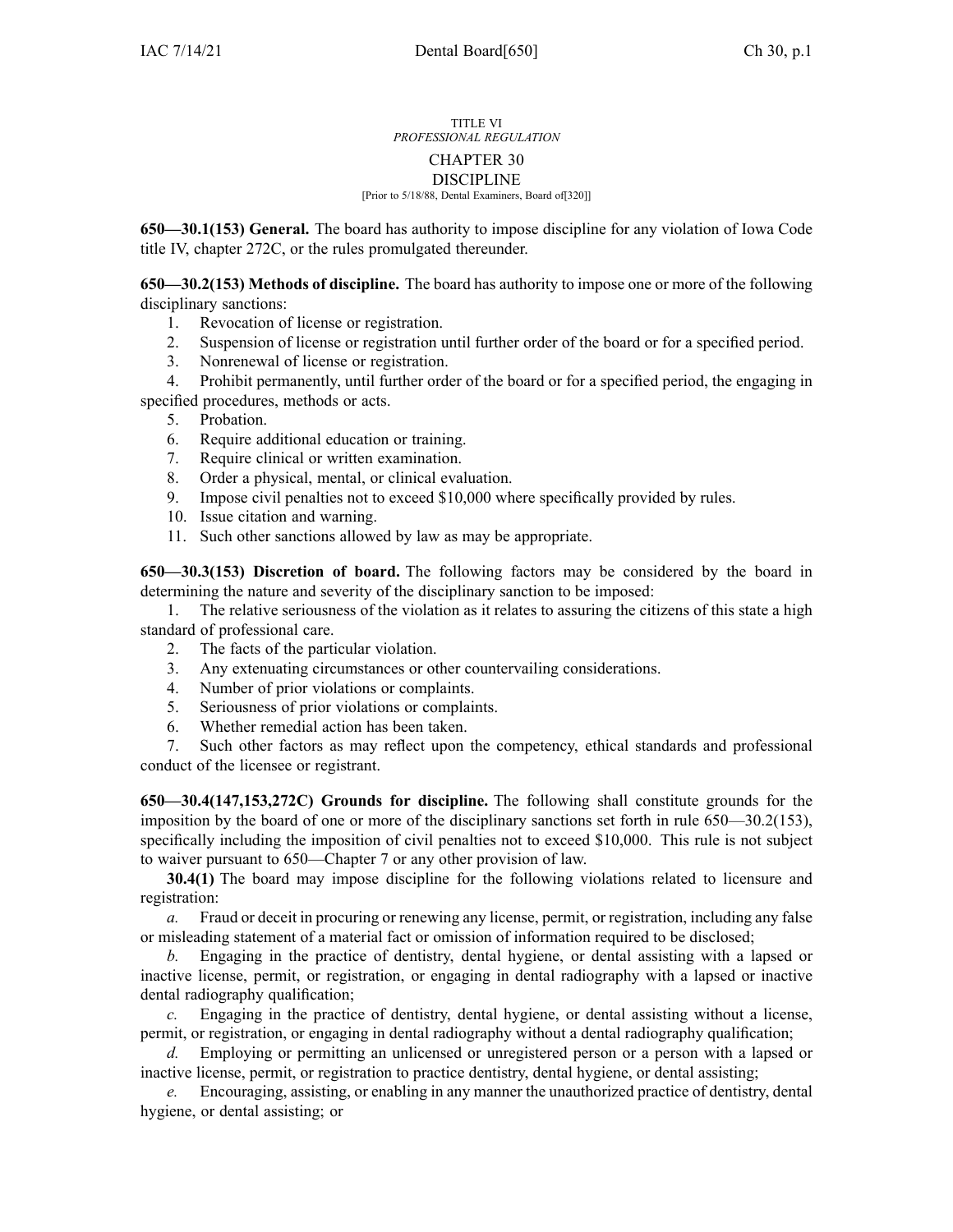*f.* Failure to prominently display the names of all persons who are practicing dentistry, dental hygiene, or dental assisting within an office.

**30.4(2)** The board may impose discipline for the following violations related to ethics:

*a.* Fraud in representation as to skill or ability, whether by words or conduct or concealment of that which should have been disclosed, including but not limited to violations of 650—Chapter 26;

*b.* Knowingly making misleading, deceptive, untrue, or fraudulent representations in the practice of the licensee's or registrant's profession;

*c.* Practicing dentistry, dental hygiene, or dental assisting in <sup>a</sup> manner that is harmful or detrimental to the public. Proof of actual injury need not be established;

*d.* Being convicted of an offense that directly relates to the duties and responsibilities of the profession. A conviction includes <sup>a</sup> guilty plea, including Alford and nolo contendere pleas, or <sup>a</sup> finding or verdict of guilt, even if the adjudication of guilt is deferred, withheld, or not entered. A copy of the guilty plea or order of conviction constitutes conclusive evidence of conviction. An offense directly relates to the duties and responsibilities of the profession if the actions taken in furtherance of the offense are actions customarily performed within the scope of practice of the profession or the circumstances under which the offense was committed are circumstances customary to the profession;

*e.* Improper sexual contact with, or making suggestive, lewd, lascivious or improper remarks or advances to, <sup>a</sup> patient or <sup>a</sup> coworker;

*f.* Actions which are abusive, coercive, intimidating, harassing, untruthful, or threatening in the practice of dentistry;

*g.* Obtaining any fee by fraud or misrepresentation;

*h.* Giving or receiving cash or cash equivalents, or giving or receiving any gifts exceeding nominal value, for referral of patients;

*i.* Failure to transfer patient records to another licensee upon request; or

*j.* Unprofessional or unethical conduct including, but not limited to, those acts defined by Iowa Code section [153.32](https://www.legis.iowa.gov/docs/ico/section/153.32.pdf) or any violation of 650—Chapter 27.

**30.4(3)** The board may impose discipline for the following violationsrelated to the ability to practice:

*a.* Habitual use of drugs or intoxicants rendering the licensee or registrant unfit for practice; or

*b.* Practicing dentistry, dental hygiene, or dental assisting while in <sup>a</sup> state of advanced physical or mental disability where such disability renders the licensee or registrant incapable of performing professional services or impairs functions of judgment necessary to the practice.

**30.4(4)** The board may impose discipline for the following violations related to patient care:

*a.* Willful and gross malpractice;

*b.* Willful and gross neglect;

*c.* Failure to maintain <sup>a</sup> satisfactory standard of competency;

*d.* Failure to preserve the confidentiality of patient information or accessing any confidential patient information without authorization;

*e.* Practicing beyond training; or

*f.* Delegating any acts to any licensee or registrant that are beyond the training or education of the licensee or registrant, or that are otherwise prohibited by rule.

**30.4(5)** The board may impose discipline for the following violations related to prescribing:

*a.* Violating the rules governing prescribing, including any violation of 650—Chapter 16;

*b.* Improperly delegating access to the Iowa prescription monitoring program (PMP) to an unauthorized individual;

*c.* Indiscriminately or promiscuously prescribing, administering, or dispensing any drug;

*d.* Failure to check the PMP prior to prescribing an opioid; or

Prescribing opioids in dosage amounts exceeding what would be prescribed by a reasonably prudent prescribing practitioner engaged in <sup>a</sup> similar practice.

**30.4(6)** The board may impose discipline for the following violations related to infection control:

*a.* Failure to maintain adequate safety and sanitary conditions for <sup>a</sup> dental office; or

*b.* Failure to comply with standard precautions for preventing and controlling infectious diseases and managing personnel health and safety concerns related to infection control, as "required" or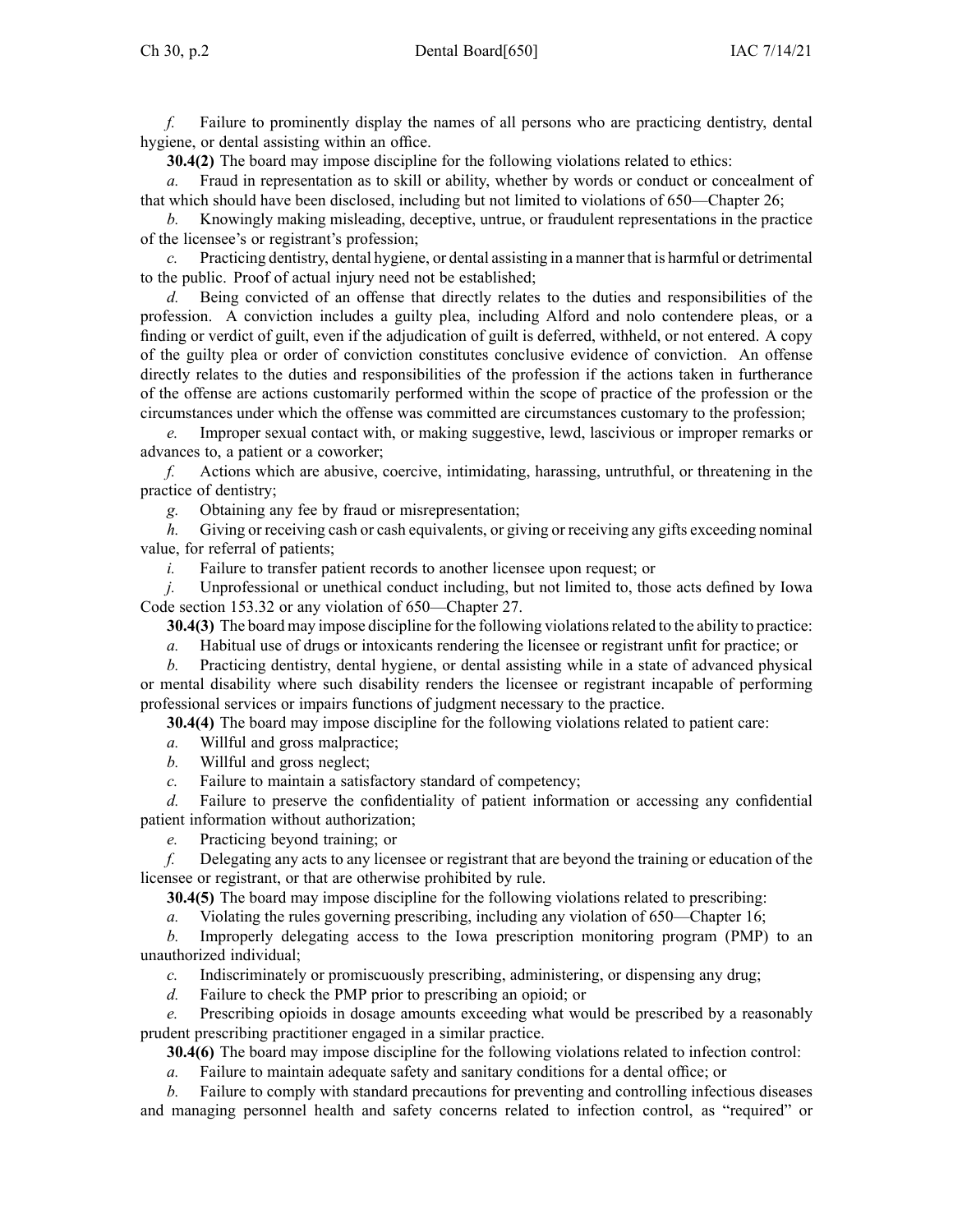"recommended" for dentistry by the Centers for Disease Control and Prevention of the United States Department of Health and Human Services and the Iowa occupational safety and health administration.

**30.4(7)** The board may impose discipline for the following violations related to reporting, compliance, and other state laws:

*a.* Failure to notify the board of change of address within 60 days;

*b.* Failure to repor<sup>t</sup> disciplinary action taken by <sup>a</sup> licensing authority of another state, territory or country, or another licensing authority in this state, within 30 days of the final action by the licensing authority. A stay by an appellate court shall not negate this requirement; however, if the disciplinary action is overturned or reversed by <sup>a</sup> court of last resort, the repor<sup>t</sup> shall be expunged from the records of the board when the board is so notified;

*c.* Having <sup>a</sup> license or registration revoked, suspended, or otherwise disciplined by <sup>a</sup> licensing authority in any state, territory, or country;

*d.* Failure to repor<sup>t</sup> any adverse judgment in <sup>a</sup> professional malpractice action to which the licensee or registrant was <sup>a</sup> party or any settlement of <sup>a</sup> claim against the licensee or registrant alleging malpractice;

*e.* Failure to comply with an order of the board;

*f.* Violating any provision of Iowa law or rule of the board, or being <sup>a</sup> party to or assisting in any violation of any provision of Iowa law or rule of the board;

*g.* Failure to repor<sup>t</sup> any restriction of practice imposed by <sup>a</sup> hospital, clinic, or other practicing setting;

*h.* Failure to repor<sup>t</sup> any misdemeanor or felony conviction within 60 days, excluding traffic offenses;

*i.* Failure to comply with an Iowa practitioner review committee (IPRC) initial agreement or contract;

*j.* Failure to report to the board any acts or omissions made by other licensees or registrants of the board that may constitute <sup>a</sup> basis for disciplinary action under the rules of statutory provisions governing the practice of dentistry, dental hygiene, or dental assisting in Iowa; or

*k.* Failure to repor<sup>t</sup> adverse occurrencesrelated to sedation, nitrous oxide inhalation analgesia, and antianxiety premedication pursuan<sup>t</sup> to 650—Chapter 29.

**30.4(8)** The board may impose discipline for the following violationsrelated to board investigations:

*a.* Knowingly providing false information to the board or an agen<sup>t</sup> of the board during the course of an inspection or investigation or interfering with an inspection or investigation;

*b.* Failure to comply with <sup>a</sup> subpoena issued by the board;

*c.* Failure to fully and promptly comply with office inspections conducted at the reques<sup>t</sup> of the board to determine compliance with sanitation and infection control standards or sedation permit requirements;

*d.* Failure to cooperate with <sup>a</sup> board investigation; or

*e.* Retaliating against, threatening, or coercing any person for filing <sup>a</sup> complaint with the board or cooperating with <sup>a</sup> board inspection or investigation.

**30.4(9)** The board may impose discipline for the following violations related to continuing education:

*a.* Failure to respond to the board during <sup>a</sup> continuing education audit, or failure to submit verification of continuing education requirements within the time period provided;

*b.* Knowingly submitting <sup>a</sup> false repor<sup>t</sup> of continuing education; or

Failure to meet the required continuing education hours per biennium.

[**ARC [4409C](https://www.legis.iowa.gov/docs/aco/arc/4409C.pdf)**, IAB 4/24/19, effective 5/29/19; **ARC [5747C](https://www.legis.iowa.gov/docs/aco/arc/5747C.pdf)**, IAB 7/14/21, effective 8/18/21]

**650—30.5(272C) Prohibited grounds for discipline.** The board shall not suspend or revoke the license of <sup>a</sup> person who is in default or is delinquent on repaymen<sup>t</sup> or <sup>a</sup> service obligation under federal or